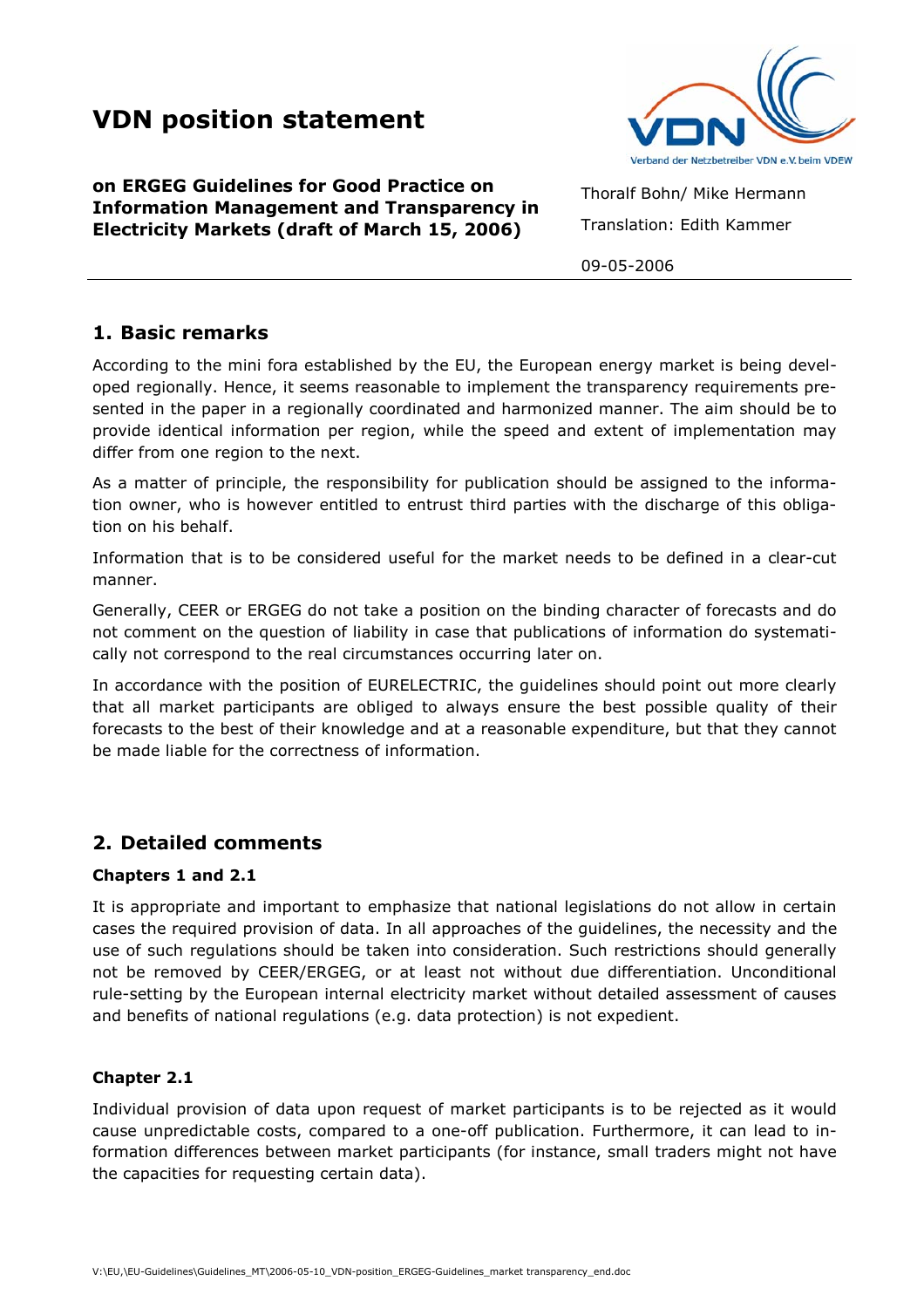

#### **Chapter 2.3**

Concerning the obligations to publish information, account has to be taken of the fact that certain types of TSO data are commercially confidential since they can have effects that can drive costs or prices – we strongly reject any obligation to publish such data. Unlimited publication of company-internal information may in particular entail higher cost of capital for TSOs. The publication of too many details of the TSOs' business activities can also lead to strategic bidder behaviour of the TSOs' suppliers which may give rise to an unjustified increase in costs. See also remarks on chapter 2.6.

#### **Chapter 2.4**

The general principle that "more information shall be available than less" is inconsistent with the aspect mentioned in the draft guidelines that certain data may also be detrimental to the market.

#### **Chapter 2.6**

Due to their responsibility for the security of system operation in their respective control area, the TSOs have detailed technical information about generating plants available. Without an appropriate legal framework, such data cannot be published by the TSOs due to confidentiality stipulated by contract.

#### **Annex**

#### **Table 1, row 1**

At short notice, TSOs can only publish their *vertical* network load because dispersed generation at lower voltage networks is not known at all to them or only to a limited extent. Therefore, TSOs can only estimate the load in their respective control area.

#### **Table 1, row 5**

The TSO has no information available about binding generation schedules or availabilities of power stations (e.g. Germany).

#### **Table 2, row 6**

The publication of planned disconnections and forced outages does not provide any additional market-relevant knowledge. These occurrences are taken into consideration when determining the available interconnector capacity (transmission capacity on international interconnecting lines) for the following day. Concerning the current day, there is no impact on transmission capacities as they have the status "firm".